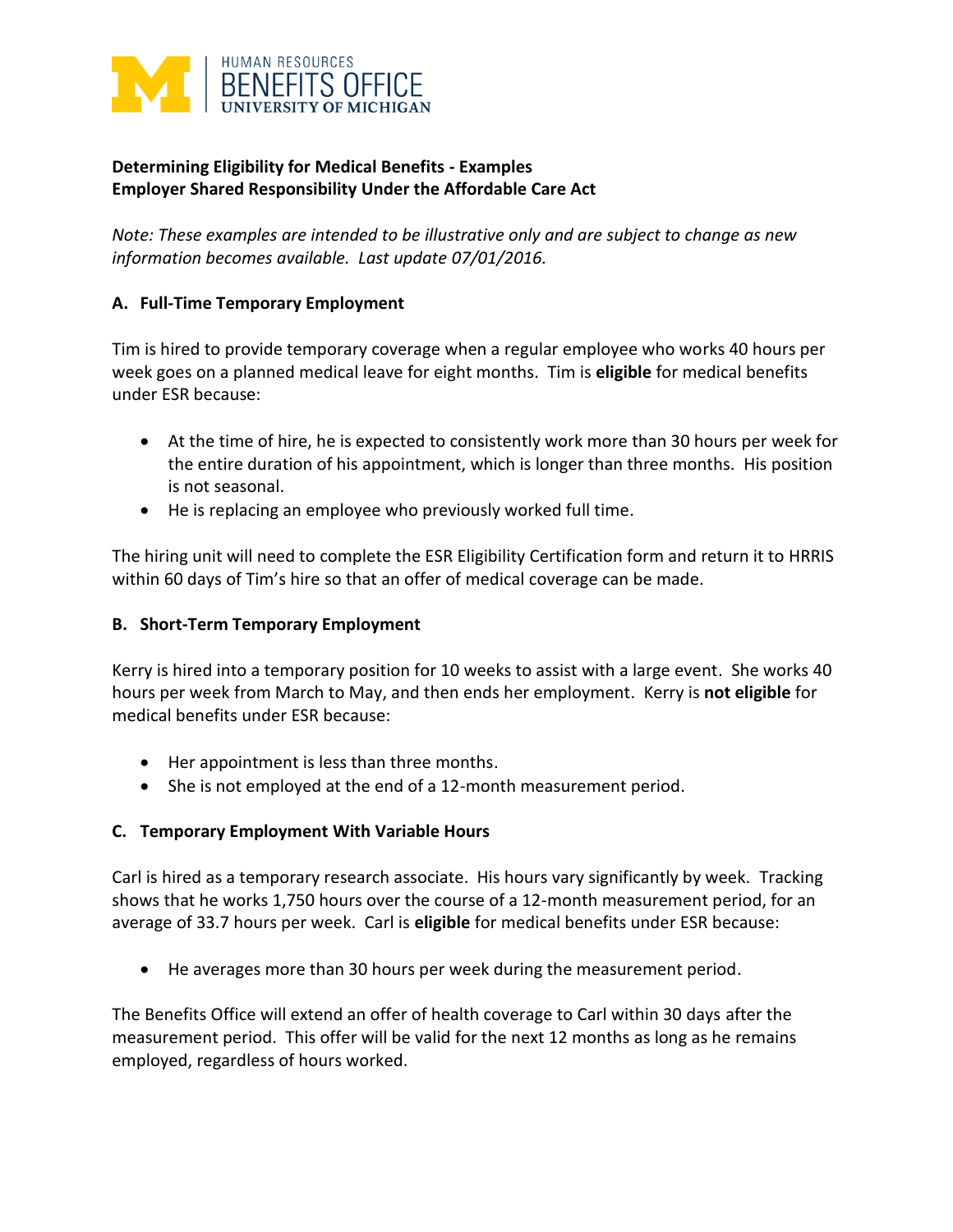#### **D. Multiple Appointments**

Tonya averages 15 hours per week in a temporary position as well as 18 hours per week in a regular position in a different department for more than a year. Tracking shows that she works 33 hours per week on average during a 12-month measurement period. Tonya is **eligible** for medical benefits under ESR because:

 Eligibility under ESR is tracked at the university level, and she averages more than 30 hours per week total during the measurement period.

The Benefits Office will extend an offer of medical coverage to Tonya within 30 days after the measurement period. This offer will be valid for the next 12 months as long as she remains employed, regardless of hours worked. Each of Tonya's departments will be responsible for paying a share of the university contribution to medical benefits proportional to her earnings from that department on a per-paycheck basis.

### **E. Recurring Employment**

Jane periodically works as a temporary employee for a U-M research center. Over the course of one year she provides support to different projects from January to May and again from September through December. Her employment on the second project continues into the next year. Tracking shows that she works 1,900 hours during a 12-month measurement period, for an average of 36.5 hours per week. Jane is considered **eligible** for medical benefits under ESR because:

- She averages more than 30 hours per week during the measurement period.
- Her break in service between projects is less than 26 weeks.

The Benefits Office will extend an offer of medical coverage to Jane within 30 days after the measurement period. This offer will be valid for the next 12 months as long as she remains employed, regardless of hours worked.

### **F. Break in Service Less Than 26 Weeks**

Dan has worked in a regular benefits-eligible position at 40 hours per week for two years. His appointment ends in May and he does not work during the summer. In September, he is hired in a temporary position working 15 hours per week. Dan is **eligible** to resume medical benefits under ESR when he starts working again in September and continue them through the end of the calendar year because:

 $\bullet$  He worked through the previous standard measurement period (October 15 – October 14) and averaged more than 30 hours per week.